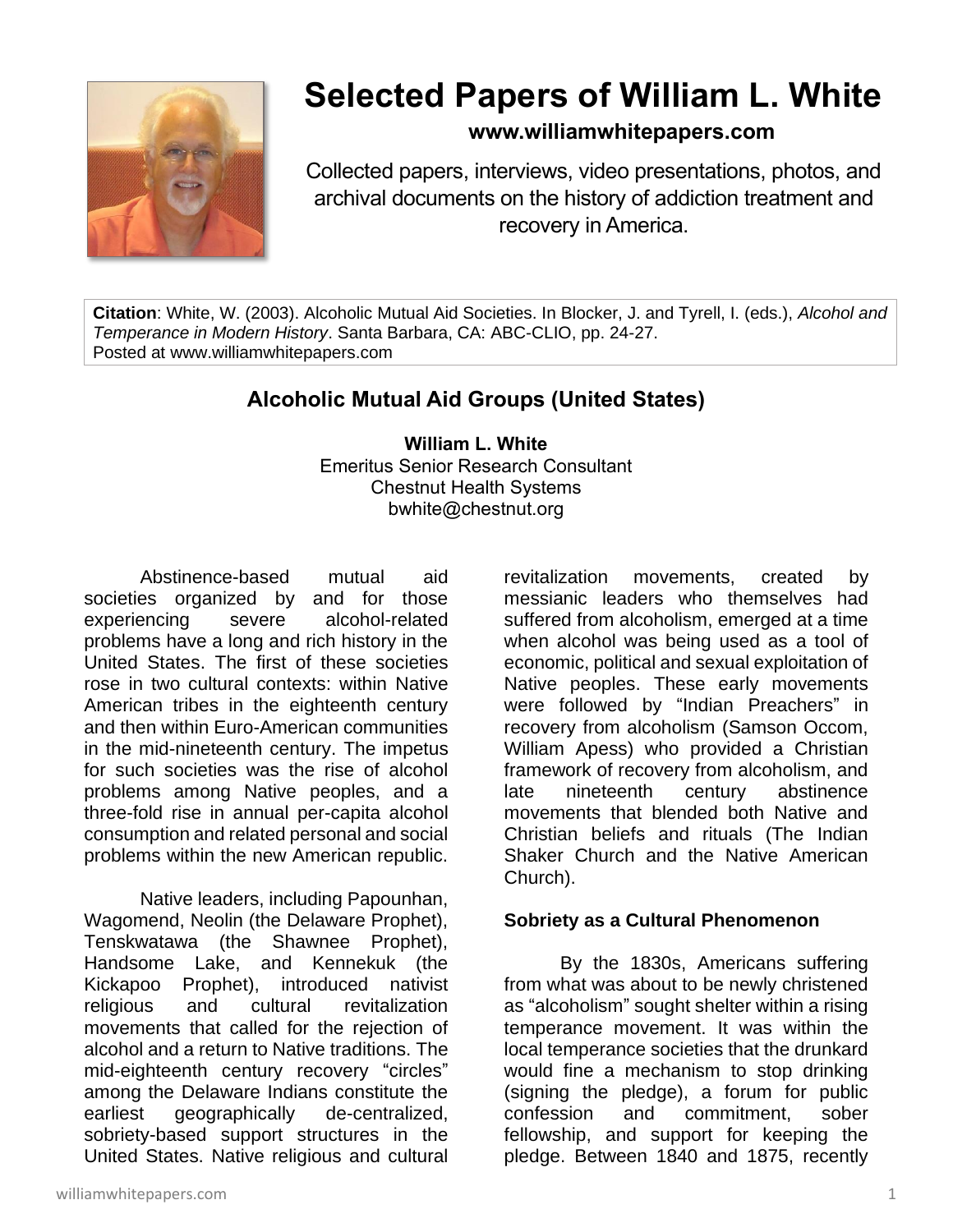sobered drunkards began to organize their own temperance societies that were focused more on personal reformation than public education and political reform. The first society founded exclusively for the purpose of such reformation was the Washingtonian Total Abstinence Society organized in April, 1840, in Baltimore, Maryland.

The Washingtonian Society emphasized the importance of public confession, pledge signing, mentorship of new members, continued sharing in the Washingtonian meetings, sober fellowship and service to other "hard cases." The Society experienced explosive growth, quickly rising to a membership of more than 500,000, and rapid geographical dispersion that was due, in part, to the leadership of men like John Hawkins and John Gough, two of the most effective and widely traveled temperance lecturers of the nineteenth century. In spite of this dramatic increase in membership and public visibility, most Washingtonian groups collapsed within a few years due to the loss of their closed ("drunkards only") meeting structure, internal dissension over political and religious issues, damaged public credibility, and cooptation by more powerful temperance organizations.

Following the collapse of the Washingtonians, fraternal temperance societies filled the void of mutual support for "reformed men" seeking to be shielded from the temptations of drink. Among the more prominent of such societies were the Sons of Temperance, Order of Good Templars, the Independent Order of Rechabites, the Order of the Friends of Temperance, and the Independent Order of Good Samaritans. The membership of some of these societies was made up almost exclusively of reformed men. The emphasis on sober fellowship and economic assistance eventually widened the doors of membership to include anyone willing to sign the pledge and meet other requirements for membership. Membership in these societies declined as conflict arose over whether their focus should be exclusively on the personal reformation of the drunkard, or the legal prohibition of alcohol.

Another genre of alcoholic mutual aid society, the Ribbon Reform Clubs, emerged in the 1870s under the leadership of men like J.K. Osgood, Dr. Henry Reynolds, and Francis Murphy. The Ribbon Clubs drew their name from the practice of members wearing a ribbon on their clothing to both publicly convey the hope of reform for the drunkard and to recognize one another as they traveled. The purple, blue and red ribbons became visible symbols of personal recovery in the closing decades of the nineteenth century. The Ribbon Reform Clubs emphasized pledge-signing, regular meetings for mutual support, rescue work with other drunkards, and a prohibition against political discussions at their sponsored events.

These early alcoholic mutual aid societies inspired calls for the creation of special institutions to care for the inebriate. Several hundred inebriate homes, medically-directed inebriate asylums, and proprietary addiction cure institutes opened in the last half of the nineteenth century. These institutions spawned patient-led organizations that provided mutual support both during and following treatment. Among the more prominent of these societies were the Ollapod Club (New York Inebriate Asylum), the Godwin Association (Franklin Reformatory Home for Inebriates), the Dashaway Association (The San Francisco Home for the Care of the Inebriate) and the Keeley Leagues (Keeley Institutes). The Keeley Leagues were the largest of these institutional aftercare groups with more than 370 chapters and 30,000 members during the mid-1890s.

Another type of alcoholic mutual aid society emerged from the work of Jerry McAuley. McAuley, an alcoholic ex-convict, achieved sobriety through religious conversion and went on to open the Water Street Mission in New York City in 1872. This marks the beginning of the urban mission movement in the U.S., out of which also grew the alcoholism programs of the Salvation Army and rural religious Inebriate colonies such as Keswick Colony of Mercy founded by William Raws in 1889. Mutual aid groups such as the Drunkard's Club,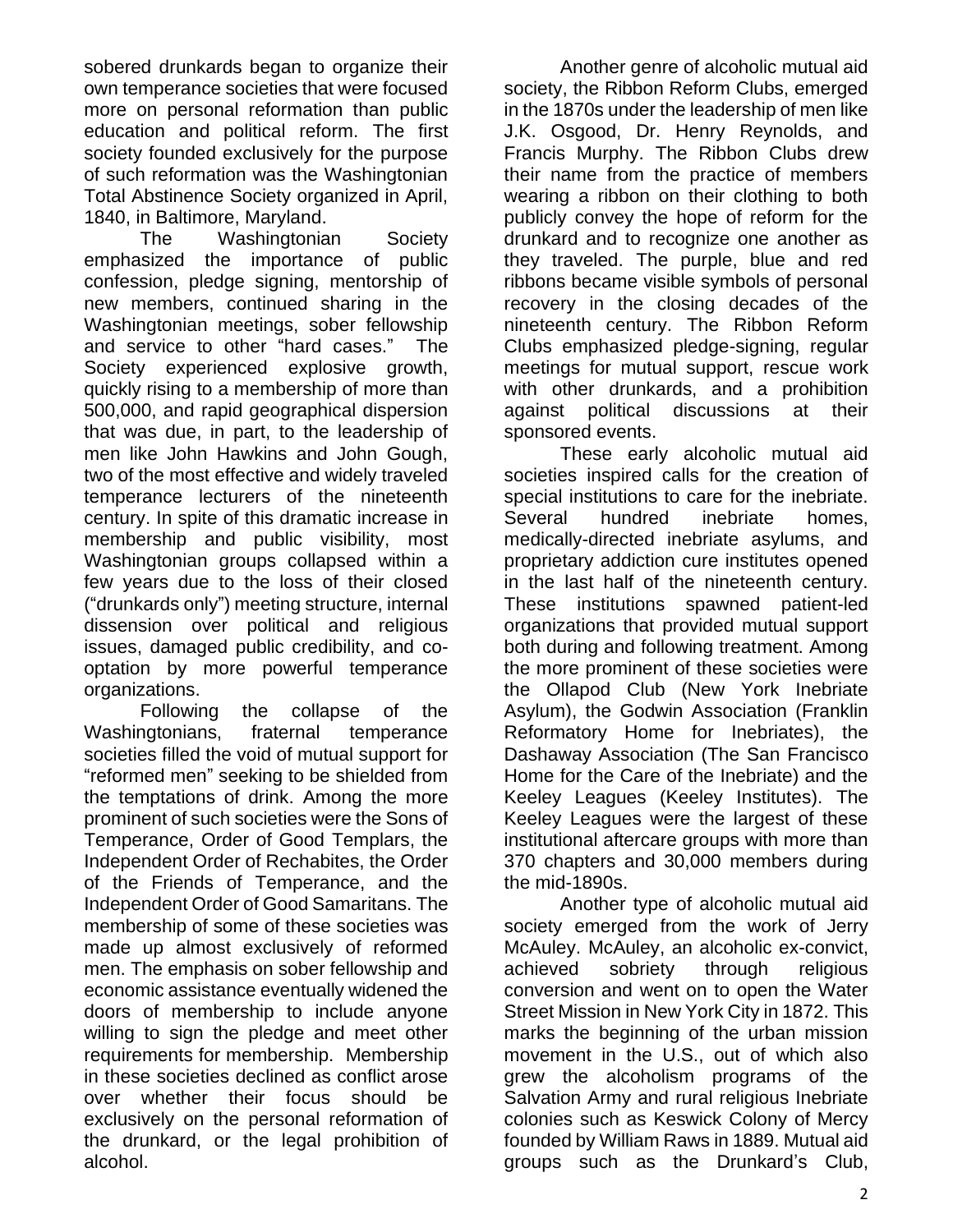founded by Orville "Awful" Gardner in New York City were the earliest precursors to religiously-oriented alcoholism recovery support groups such as the United Order of Ex-Boozers, Alcoholics Victorious, Alcoholics for Christ, Mountain Movers, Liontamers Anonymous, High Ground, and Overcomers Outreach. There is a more recent trend toward offering recovery support groups within the framework of a larger addiction ministry, such as the One Church—One Addict program founded by Father George Clements of Chicago.

Groups like the Business Men's Moderation Society, founded in 1879, marked the beginning of mutual aid societies that were neither abstinence-based nor religiously oriented. The moderation societies pledged themselves to limit the frequency and volume of alcohol consumption and to avoid practices like "treating" that encouraged drunkenness.

#### **Collapse and Rebirth**

Most of the alcoholic mutual aid societies and alcoholism treatment institutions founded in the nineteenth century collapsed during the first two decades of the twentieth century. One attempt to rebirth such support was Boston's Jacoby Club, founded in 1910 by Ernest Jacoby as a club for alcoholic men to "help themselves by helping others." The Jacoby Club was created as an appendage to the Emmanuel Clinic, which was seeking to combine religion, psychology and medicine in the treatment of alcoholism.

This dearth of mutual aid resources changed in 1935 when the meeting of two alcoholics, Bill Wilson and Dr. Robert Smith, reaching out for mutual support, marked the founding of Alcoholics Anonymous (A.A.). A.A. grew slowly, extracting its Twelve Steps and Twelve Traditions from the experiences of its early members and groups. It stood alone as the dominant sobriety-based support structure from its founding into the mid 1970s. There were adaptations of A.A. to alcoholism (Alcoholics Victorious), Eleventh Step adaptations of A.A. for A.A. members of particular religious faiths (e.g.,

Calix Society for Catholic A.A. members), but virtually no major competing groups. A.A.'s survival as an organization and continuing growth mark it as the yardstick by which all other such societies are measured.

A.A.'s sole cultural ownership of alcoholism mutual aid was challenged in the mid-1970s and 1980s with the founding of new alcoholic mutual aid societies. This began with the founding of Women for Sobriety (W.F.S.) by Dr. Jean Kirkpatrick, which was later followed by another womenfocused alternative to A.A., Charlotte Kasl's sixteen step empowerment program. Also emerging were secular alternatives to A.A.: Secular Organization for Sobriety (S.O.S.), founded by James Christopher and Rational Recovery (R.R.), founded by Jack Trimpey. Schisms within S.O.S. and R.R. spawned other abstinence-based secular other organizations--LifeRing Secular Recovery and the Alcohol and Drug Abuse Self-Help Network, the latter evolving into Self Management and Recovery Training (S.M.A.R.T.). The 1980s also witnessed the rebirth of moderation-oriented mutual support groups like Moderation Management (M.M.), founded by Audrey Kishline. M.M. provides a nine-step framework that includes a brief, 30 day period of abstinence, a self-analysis of life priorities and drinking patterns, drinking within prescribed limits, and mutual support in face-to-face and online support groups.

The other modern trend was the adaptation of A.A.'s Twelve Step program for those experiencing problems with drugs other than alcohol. The most significant of these were Narcotics Anonymous, Cocaine Anonymous, Pills Anonymous, and Potsmokers Anonymous. While the support group movement has broadened far beyond A.A. to encompass an ever-widening circle of problems, nearly three fourths of all support meetings attended in the United States are meetings for the resolution of alcohol and/or other drug-related problems (Kessler, Mickelson, and Zhao, 1997).

The modern story of mutual aid groups is clearly one of expansion and specialization. In spite of their many differences, there are common threads